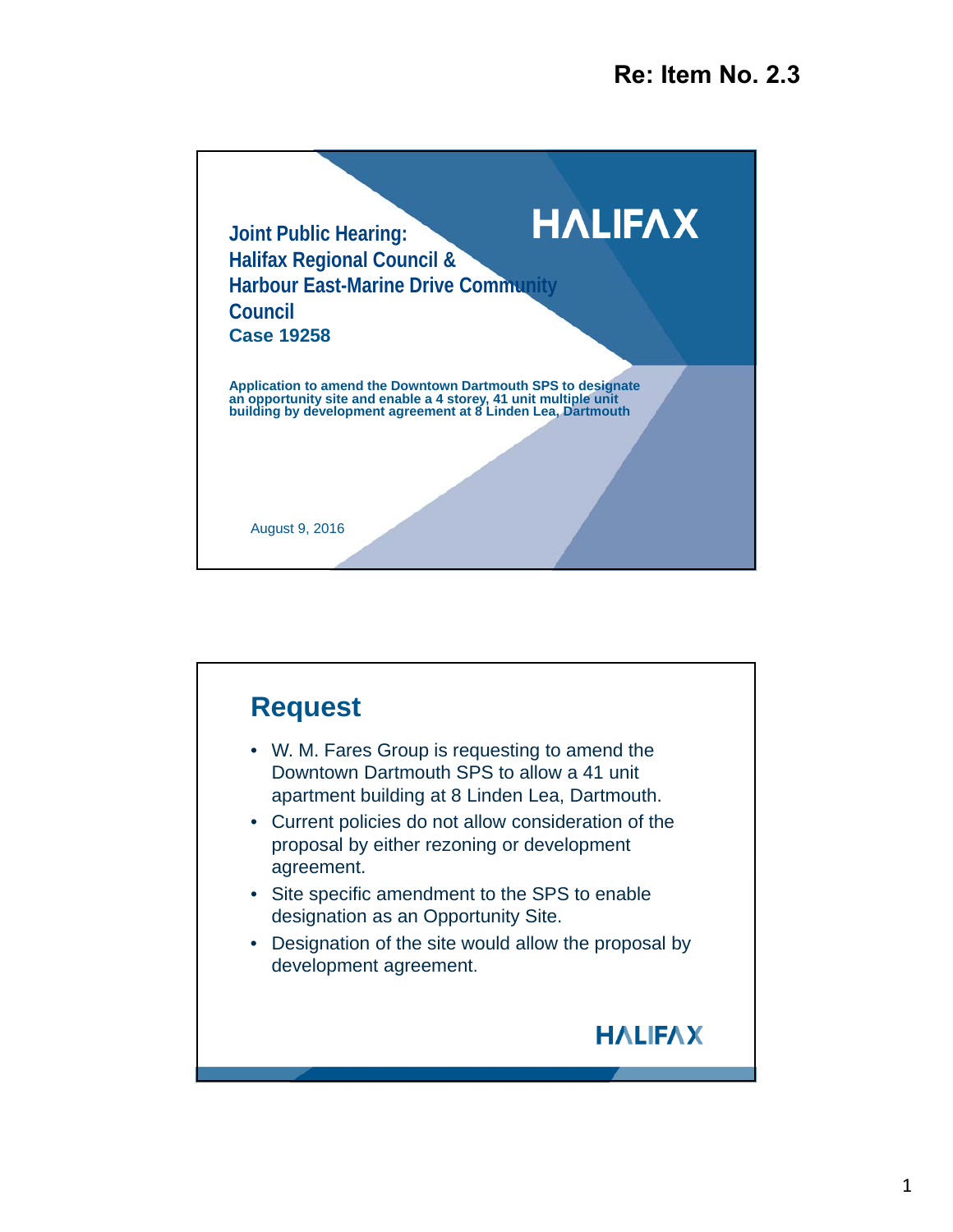# **Subject Site**

#### **Plan Area:**

• **Downtown Dartmouth SPS**

#### **Designation:**

• **Downtown Neighbourhood**

#### **Zone:**

• **Downtown Neighbourhood (permits single, two unit and townhousing)**

#### **Current Land Use:**

- **Apartment building**
- **Lot area of 1.16 acres**



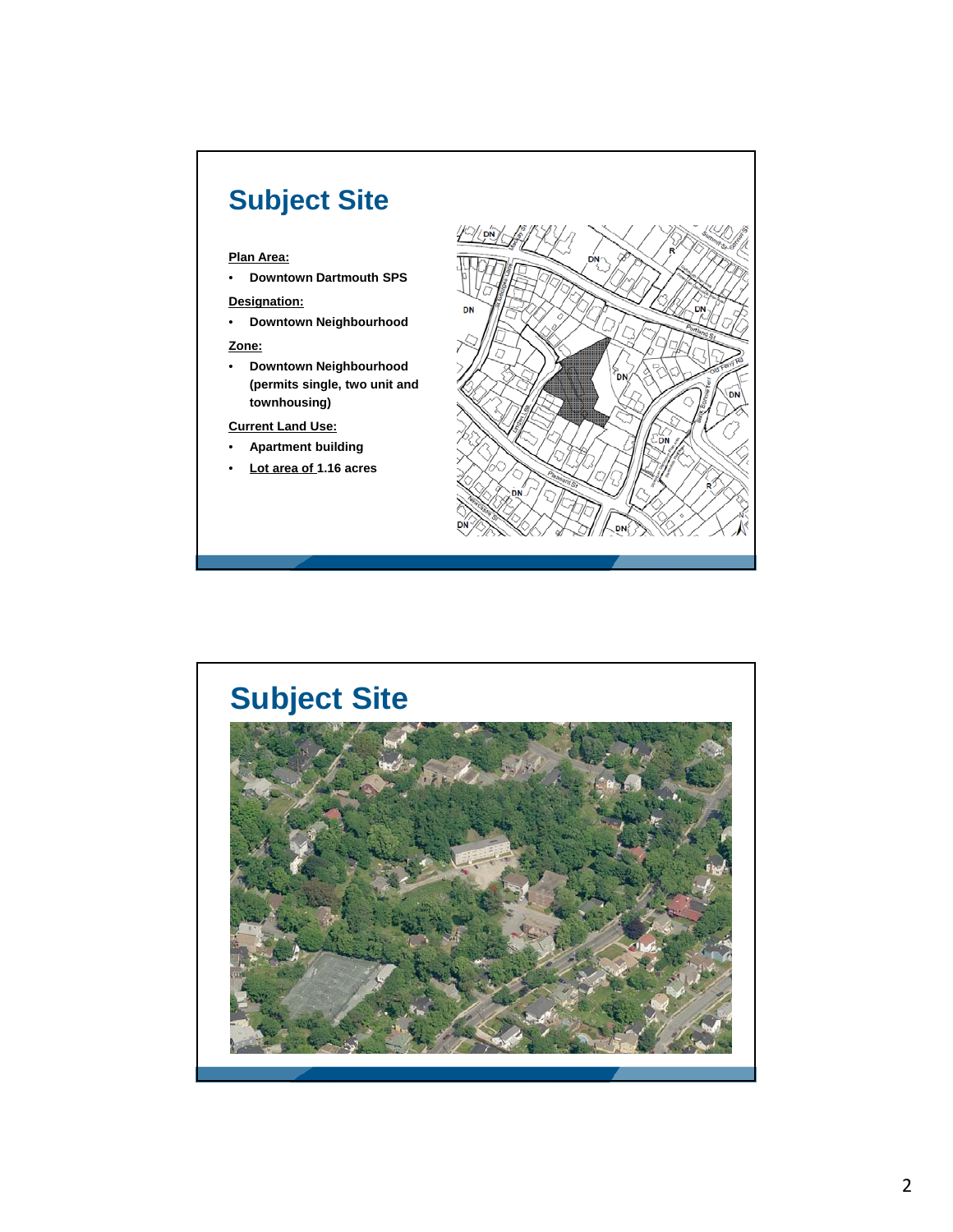

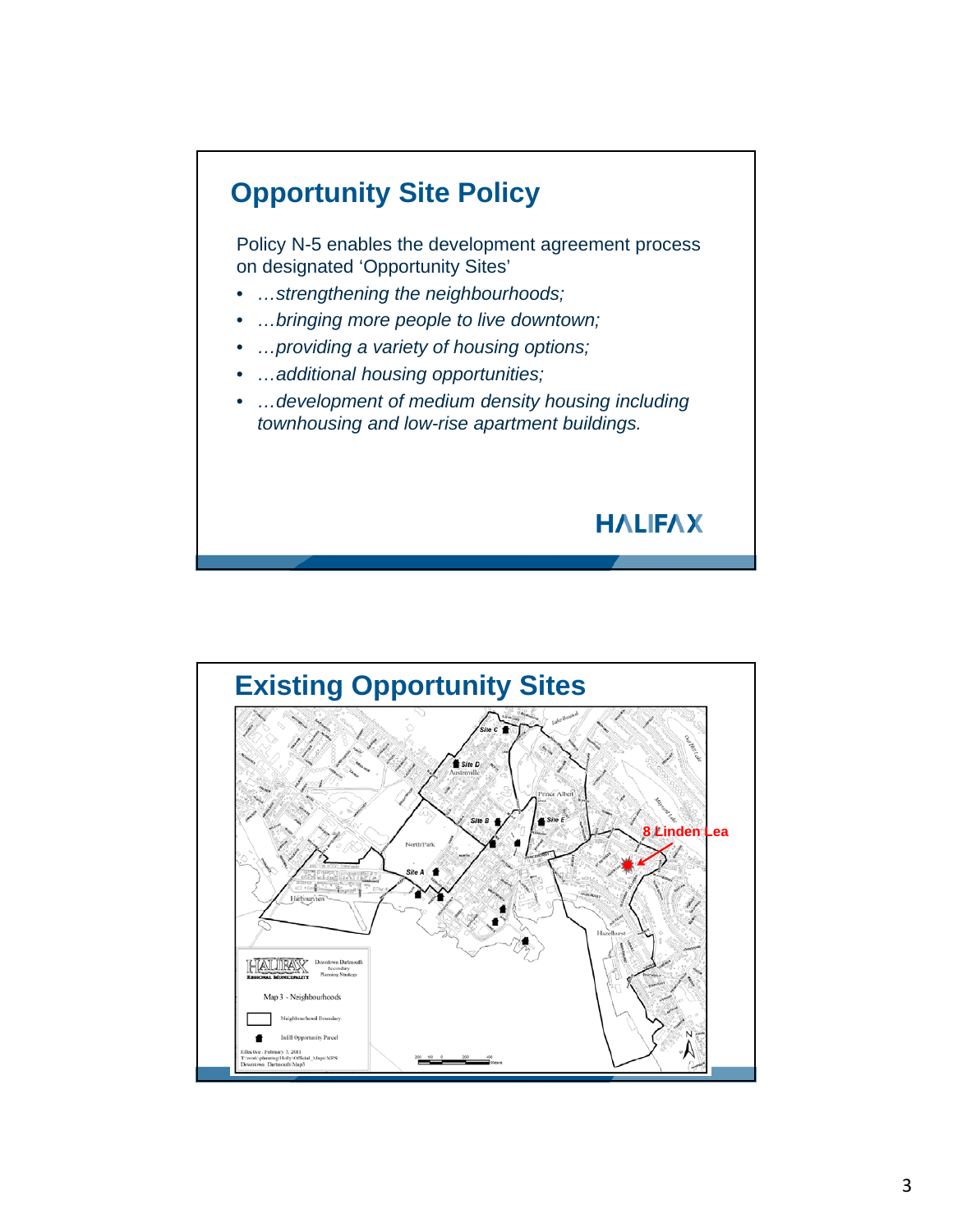

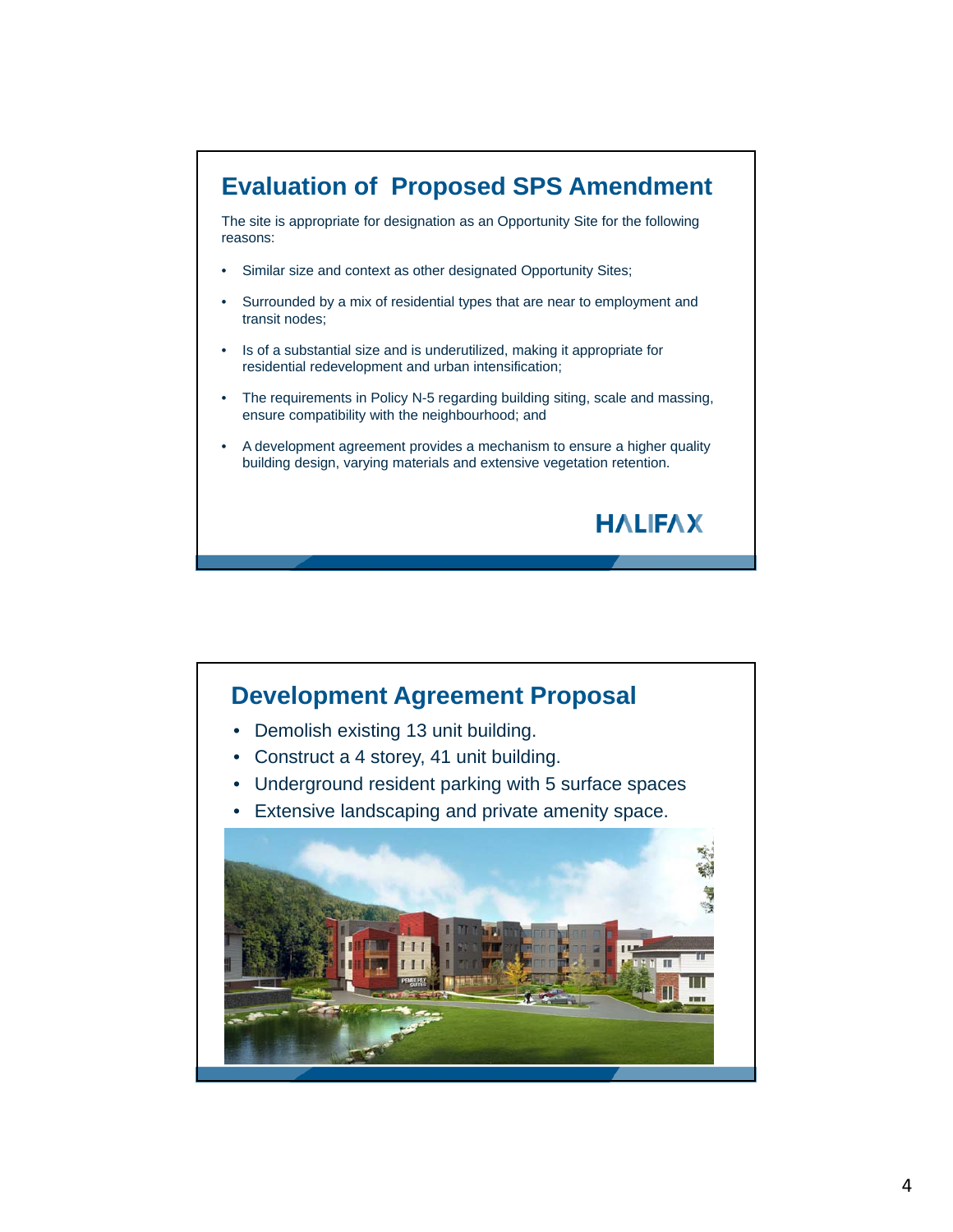

### **Evaluation of Proposed Development Agreement**

#### *Building Design, Height and Massing*

- The proposal is a quality building that utilizes a difficult site configuration and conserves the vegetated steep slope within a non-disturbance area;
- The façade is designed as a mix of architectural forms, materials and windows, to reduce the massing and to reflect form of nearby houses and multiple unit buildings;
- The overall articulation of the façade and the transition of the building reduce the perception of the building mass.

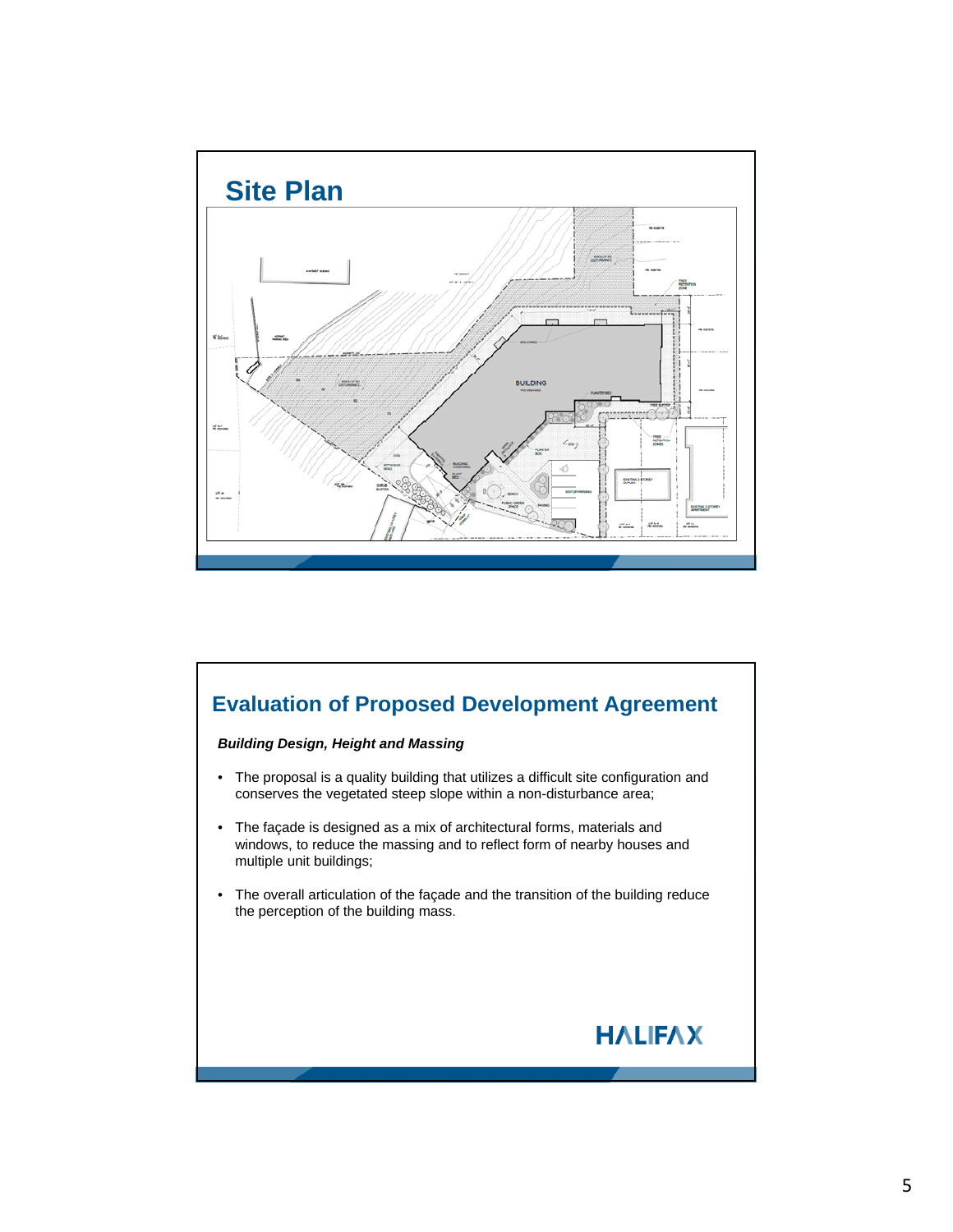